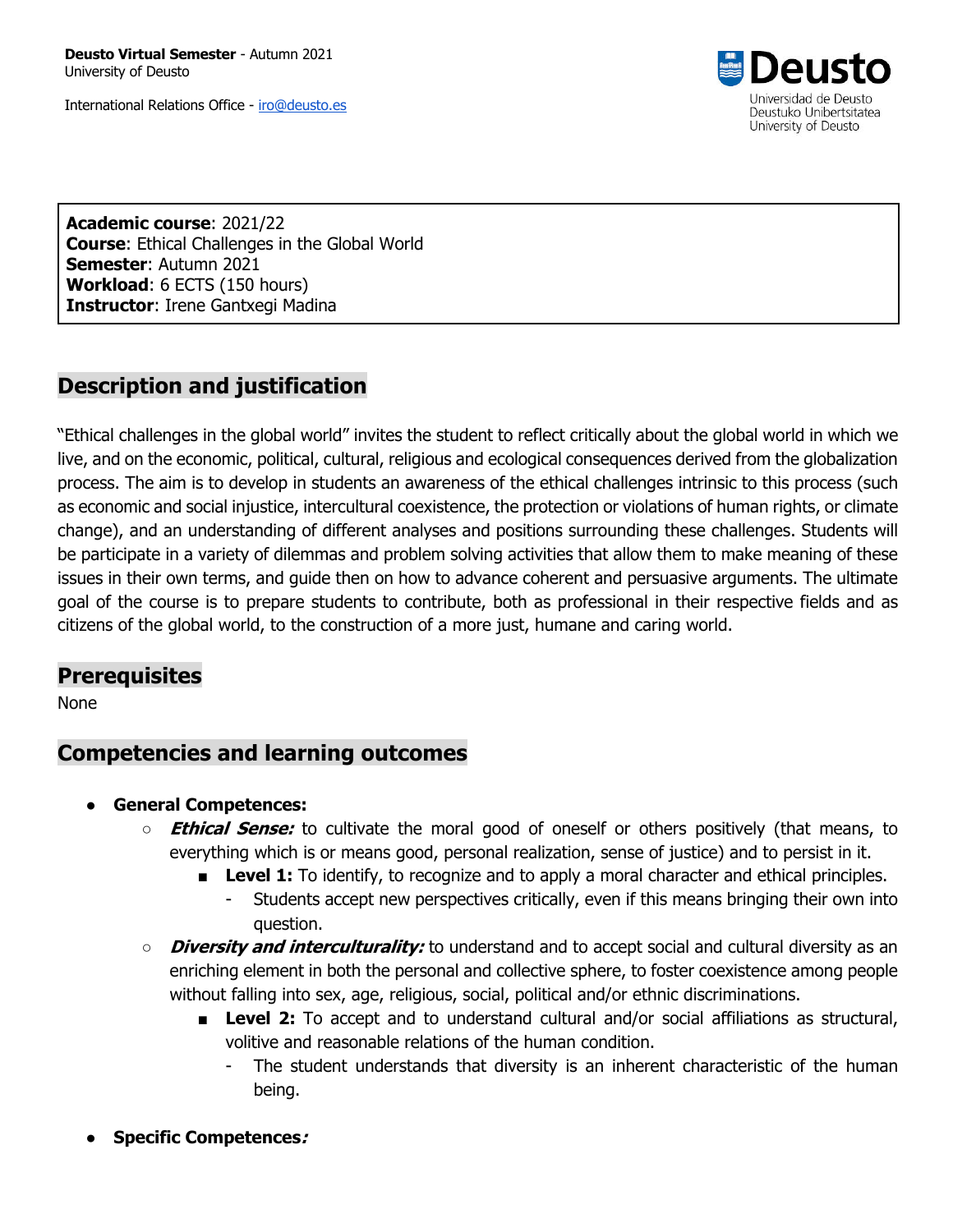International Relations Office - iro@deusto.es



- **CE1:** The student analyses the globalization process in its diverse facets and consequences for the development of a fairer, more democratic and more equitable society.
	- The student identifies the different dimensions of the globalization process, analyzing its main components and establishing relations among them.
	- The student identifies the consequences of the globalization process for the development of a fairer, more democratic and more equitable society.

## **Competencies and learning outcomes**

#### **Unit 1: GLOBALIZATION IN THE PRESENT WORLD**

● Globalization, concept and factors. Main dimensions of globalization. Consequences of globalization processes. Critical viewpoints: Alter-globalization movements.

#### **Unit 2: HUMAN RIGHTS**

• The origin of human rights. Different historical approaches. The problems of their foundation. Universal human rights and the challenge of relativism.

#### **Unit 3: THE CHALLENGE OF CULTURAL DIVERSITY**

● Global migrations and their effects. Multiculturalism and interculturality. Integration models. The concept of citizenship. Secularism and fundamentalism in modern societies.

#### **Unit 4: THE CHALLENGE OF CLIMATE CHANGE**

● Global risk and ecological crisis: Global warming, sustainable development, ecological footprints, poverty and global inequality, ecological movements, eco-politics, a new ecological consciousness.

### **Unit 5: GLOBALIZATION, POLITICS AND DEMOCRACY**

Nation-States in crisis. Plural democracy as universal political ideal? Crisis of democratic republicanism. The several forms of democracy. Towards a global democracy?

## **Teaching-learning strategy**

The teaching and learning strategy is based on the University of Deusto Learning Model (UDLM) which organizes the learning process around five elements: experiential context; reflexive observation, conceptualization, active experimentation and evaluation. This learning cycle will be supported by the following strategies and resources:

- GUIDED READINGS of basic texts, related to the different topics. Students will read these texts and develop written assignments based on them (as homework).
- EXPOSITIONS by the professor and by students of the main contents of the different topics, offering a general view of the core issues, a basic bibliography and recommended readings.
- PROBLEM BASED AND CASE SOLVING activities connected to each of the topics (Asynchronous and In-class group work using virtual tools).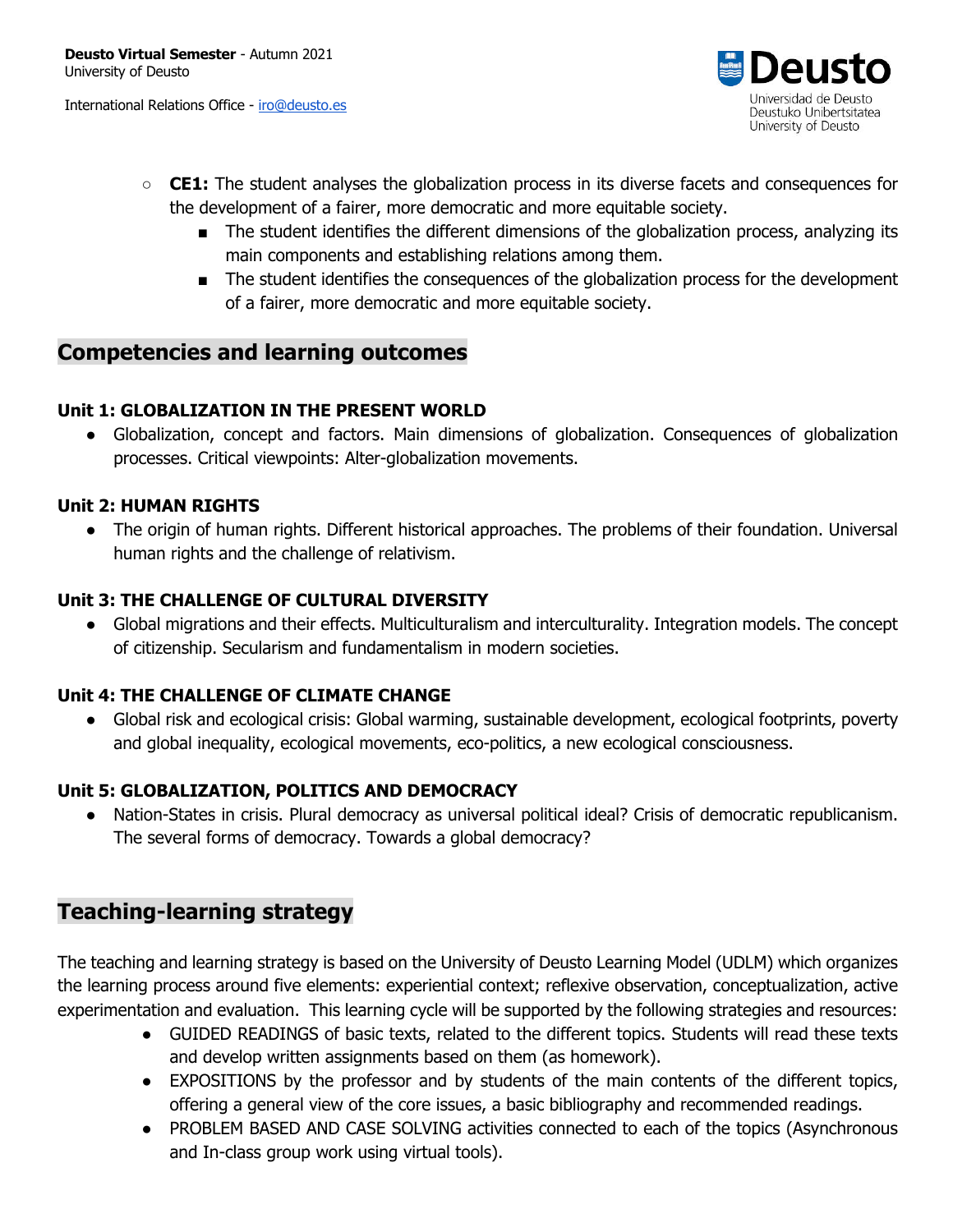International Relations Office - iro@deusto.es



● TUTORING: Online tutoring to support both individual and group work, as needed by appointment only.

In accordance with the 6 ECTS assigned to this course, students are expected to invest 140 hours of work in order to fulfill the aims and requisites of the program. This time should be distributed approximately as follows:

- 10 hours of work for 14 weeks.
- Each week, 2 hours of synchronous online class work and 8 hours of asynchronous individual or small group work.

According to UDLM, time distribution should be organized as follows:

| EXPERIMENTAL<br><b>CONTEXT</b> | REFLEXIVE<br><b>OBSERVATION</b> | <b>CONCEPTUALIZATION</b> | <b>ACTIVE</b><br>EXPERIMENTATION | AND<br><b>FORMATIVE</b><br>ADDITIVE EVALUATION |
|--------------------------------|---------------------------------|--------------------------|----------------------------------|------------------------------------------------|
| 5%                             | 5%                              | 30 %                     | 40%                              | 20 %                                           |

# **Assessment**

The achievement of general and specific competences will be assessed jointly through the following procedures:

- Individual written assignment based on readings (Choose 1 out of 3 options): 20% final grade (5% GC +15%SC)
- Group-based reading presentation: 20% (5%GC + 15%SC)
- Group-based project and presentation: 30% (5%GC + 25%SC)
- Participation and contribution to in class exercises (Online discussion forums, problem solving, dilemma analyses, etc.): 30% (15%GC + 15%SC)

**• Extraordinary Call**: the student will need to pass all those tasks still pending pertaining to the Generic and Specific Competences.